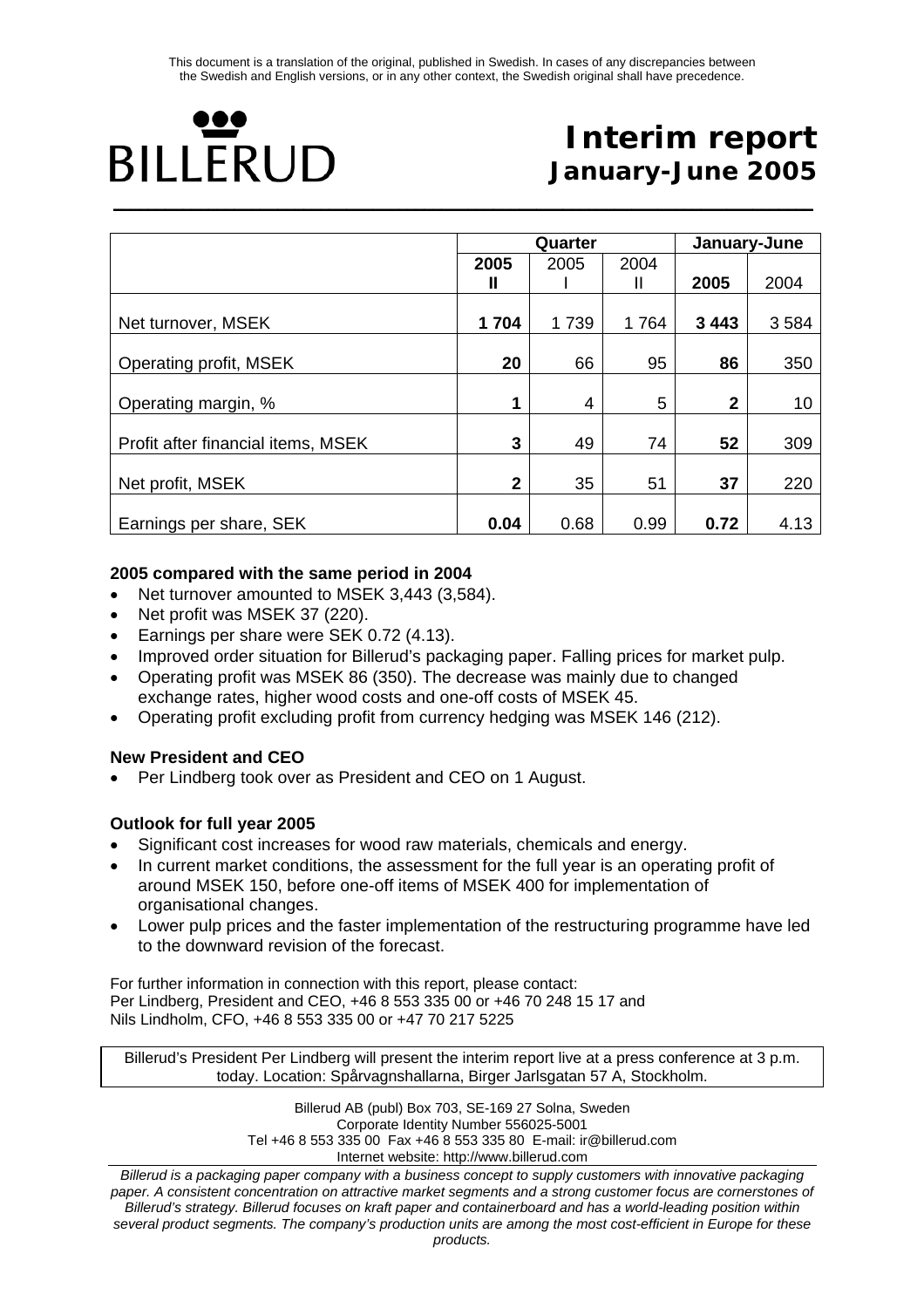### **Billerud Group**

#### **Market**

Total deliveries during the first quarter amounted to 336,000 tonnes, down around 4% on the first quarter of 2005. The decline in deliveries was mainly due to lower production resulting from the maintenance stoppage at Skärblacka. Deliveries in the first six months of the year totalled 685,000 tonnes, up around 1% on the same period in 2004.

The order situation for packaging paper improved during the quarter. Prices have been stable. Deliveries of packaging paper amounted to 261,000 tonnes in the second quarter, down 3% on the previous quarter. Deliveries in the first six months of the year totalled 531,000 tonnes, up 2% on the same period in 2004.

The price of long fibre sulphate pulp fell during the quarter, from USD 645 per tonne at the start of April to the current level of around USD 590. Billerud's deliveries of market pulp were down 5% on the previous quarter and amounted to 75,000 tonnes. During the first six months of 2005 deliveries amounted to 154,000 tonnes, down 4% on the same period in 2004.

### **Sales and results**

#### *Second quarter*

Net turnover for the quarter was MSEK 1,704, down 2% on the previous quarter. The fall was due to lower delivery volumes.

The operating profit was MSEK 20, down MSEK 46, or 70%, on the previous quarter. The fall is primarily due to the maintenance stoppage at Skärblacka.

Earnings for each product area are commented on in greater detail on page 5.

Net financial items were MSEK –17. The profit after financial items was MSEK 3.

#### *January-June*

Net turnover was MSEK 3,443, down 4% on the same period in 2004. The fall was mainly due to the fact that last year's revenues were hedged at more favourable exchange rates. Higher volumes contributed around 1%.

The operating profit was MSEK 86, down MSEK 264, or 75%, on the same period in 2004. The fall is attributable to the following components (MSEK):

| Deliveries and production volumes, including product mix | $+/- 0$ |
|----------------------------------------------------------|---------|
| Sales prices (in local currencies)                       | $+/- 0$ |
| Higher variable costs                                    | $-100$  |
| Lower fixed costs                                        | $+40$   |
| Effect of changed exchange rates                         | $-200$  |
| Total effect on results (rounded off)                    | - 260   |

Variable costs rose mainly due to MSEK 80 in higher wood prices and MSEK 40 in higher prices for electricity and chemicals. These higher prices were countered mainly by reduced oil consumption due to changes in the production process.

Fixed costs are affected by the timing of Billerud's maintenance stoppages. During the first half of 2005 only one of the maintenance stoppages planned for the year (Skärblacka) had been completed, whereas two stoppages (Gruvön and Skärblacka) had been completed at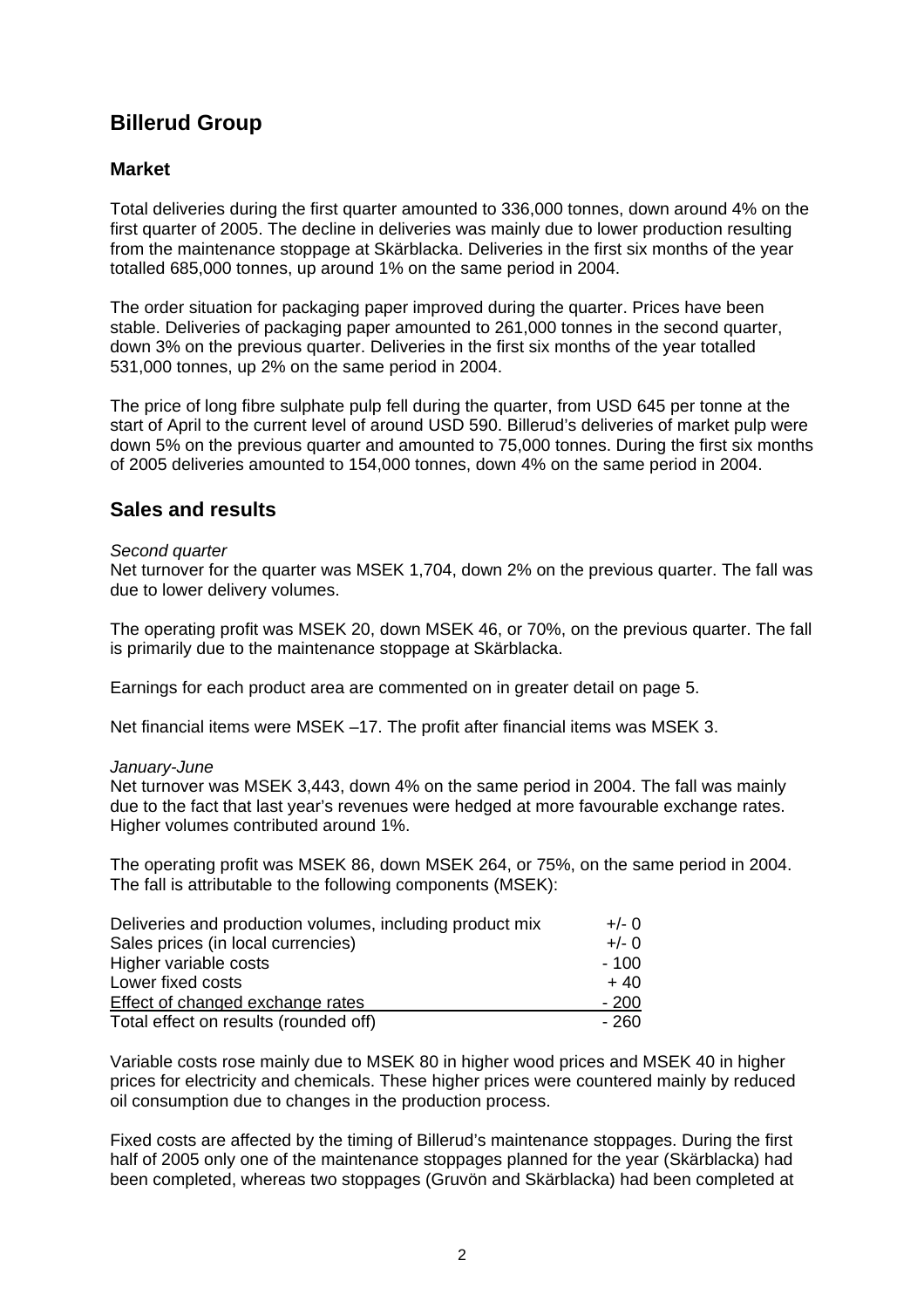the same time last year. Fixed costs for January-June 2005 were thus around MSEK 60 lower than the same period in 2004. Performance in 2005 has however been negatively affected by more disruptions to production than during the same period in 2004. The first half of 2005 was also negatively affected by one-off costs of MSEK 45, of which MSEK 17 was severance pay for the former President and CEO. The remainder included costs for the planning of the Billerud 2009 organisation project and other costs relating to staff reductions. Fixed costs were down around MSEK 25 on the same period last year, mainly due to lower staff costs.

Net financial items were MSEK –34, up MSEK 7, or 17%, on the same period in 2004. Higher borrowings compared with last year were countered by lower interest rates.

The estimated tax expense was MSEK 15, representing a tax rate of 28.4%.

### **Currency hedging**

During the first half of 2005 net flows were hedged at the following rates: EUR/SEK 9.20 (9.30), USD/SEK 7.19 (9.01), GBP/SEK 13.12 (14.07) and DKK/SEK 1.21 (-). Currency hedging had an overall negative effect of MSEK 60, of which MSEK –66 came in the second quarter. During the first half of 2004 currency hedging had a positive effect on profits of MSEK 138 (of which MSEK 64 in the second quarter). See page 6 for operating profit per product area excluding the effects of hedging.

Billerud's outstanding currency contracts as of 30 June 2005 had a market value of MSEK -177. The share of contracts corresponding to accounts receivable affected results in the second quarter. Other contracts, i.e. outstanding contracts as of 30 June 2005 not corresponding to accounts receivable, had a market value of MSEK -139.

Currently, Billerud has hedged around 54% of estimated net flows in EUR over 12 months, around 59% of estimated net flows in USD over 12 months, around 49% of estimated net flows in GBP over 12 months and around 52% of estimated net flows in DKK over 12 months at the rates shown below. 55% of hedged amounts are in EUR, 39% in USD and 5% in GBP. Hedging of net flows in DKK represent around 0.4% of the total hedged sum. Around 75% of forecast net flows for the remainder of 2005 are currently hedged.

| <b>Currency</b> | Q 3 2005 | Q 4 2005 | Q 1 2006 | Q 2 2006 | Average<br>rate |
|-----------------|----------|----------|----------|----------|-----------------|
| <b>EUR/SEK</b>  | 9.18     | 9.15     | 9.27     | 9.19     | 9.19            |
| USD/SEK         | 7.06     | 7.12     | 7.03     | 7.22     | 7.10            |
| <b>GBP/SEK</b>  | 13.04    | 13.16    | 13.05    | 13.11    | 13.09           |
| <b>DKK/SEK</b>  | 1.24     | 1.23     | 1.24     | 1.24     | 1.23            |

#### **Hedged exchange rates**

### **Emission rights**

A system of emission rights for carbon dioxide emissions based on fossil fuels was introduced within the EU with effect from January 2005. Billerud has been allocated 255,000 emission rights per year, which corresponds to average emissions in the period 1998-2001. Since Billerud has reduced its oil consumption in recent years, the company expects that it will have a surplus of 80,000 rights in 2005, which can be sold on the market. For the period January-June 2005 sales of emission rights amounted to MSEK 5, which was reported as reduced costs. After energy investments are completed (see next page), the rights surplus for 2007 is expected to double.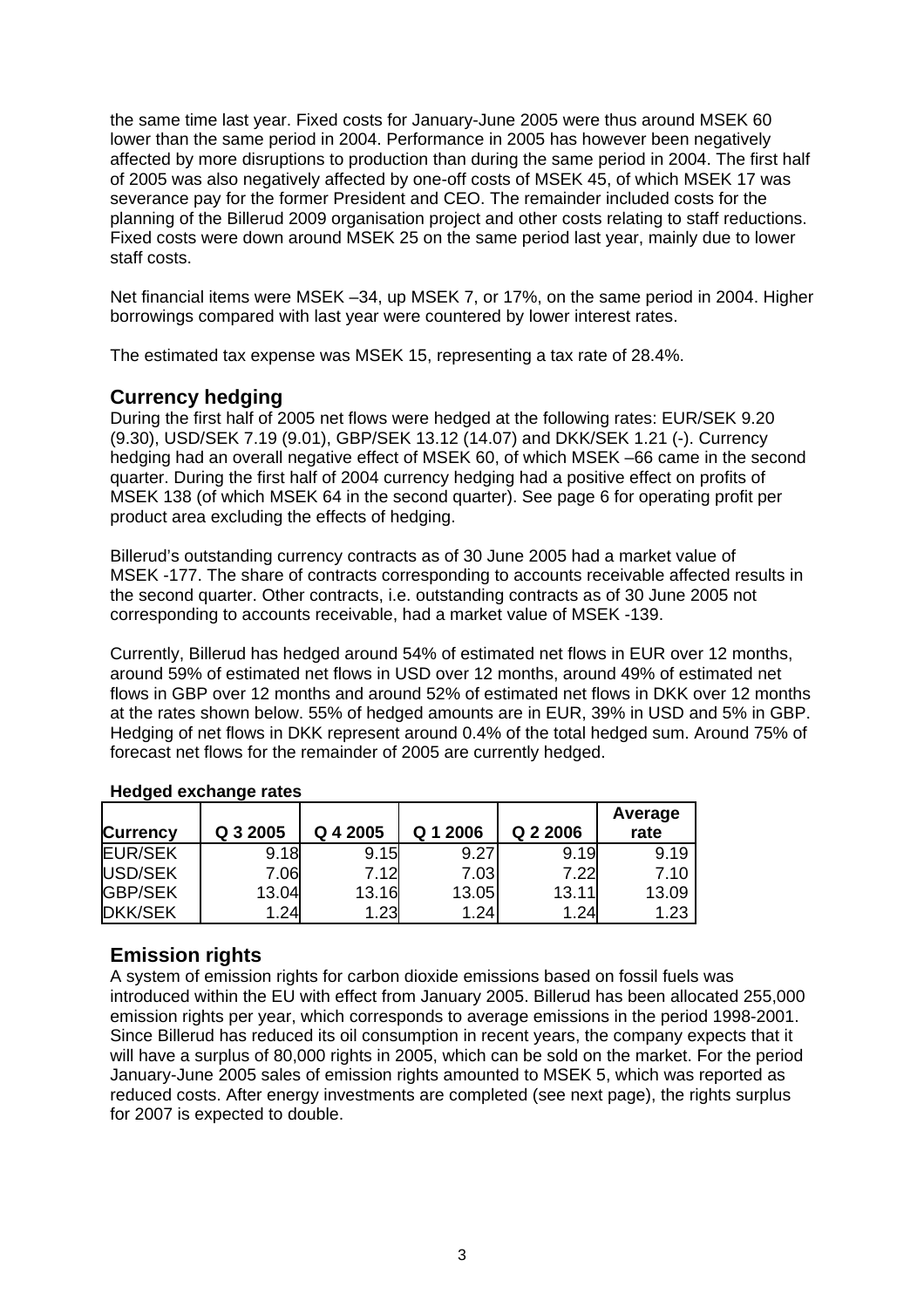#### **Investments and capital employed**

Net investments in fixed assets amounted to MSEK 439, of which MSEK 238 was for energy investments as described below, and the remainder, MSEK 201, was for other investments, including the biological treatment plant at Gruvön and increased capacity for sack paper and kraft paper at Skärblacka.

Energy investments include new turbines for back-pressure power and the rebuild of the bark boilers at all three mills and new electricity supply at the Gruvön mill. The investment sum is MSEK 1,050. These investments are expected to double the company's generation of electricity and significantly cut consumption of heating oil. The new equipment will be brought on stream from the second half of 2005 up to the end of 2006. The projects are proceeding according to plan.

The investments more than match Billerud's requirements for financial return and the repayment period is less than five years. As a result, Billerud's profit before depreciation is expected to increase by MSEK 250 per year. Depreciation is expected to increase by MSEK 50 per year. The full effects will be achieved starting in 2007, with half of the effect being noted in 2006.

Depreciation in the first half of 2005 amounted to MSEK 207. Billerud has established an investment framework that corresponds to the depreciation level. The energy investments, however, are outside this framework.

Billerud's capital employed amounted to MSEK 4,719 as of 30 June 2005, compared with MSEK 4,506 at the end of 2004.

The return on capital employed over the most recent 12 months was 11%, compared with 17% last year. The return on shareholders' equity after tax was 11%. Discounting the effects of currency hedging, the return over the most recent 12-month period was 9%.

#### **Cash flow and financial position**

Cash flow from current activities during the first half of 2005 amounted to MSEK 241, compared with MSEK 621 for the same period last year. The lower cash flow was mainly due to the reduced profit. Cash flow for investment activities was MSEK –439. Ongoing investments are higher than in the previous year, mainly due to the energy projects that have started.

Operating cash flow amounted to MSEK -198, compared with MSEK 382 in the first half of 2004.The dividend of SEK 6.50 per share, or a total of MSEK 334, was paid during May. Net debt thus increased during the first half of 2005 by MSEK 570.

On 30 June 2005 interest-bearing net debt amounted to MSEK 2,039, compared with MSEK 1,469 on 31 December 2004 and MSEK 1,579 on 30 June 2004. The Group's net debt/equity ratio at the end of the period was 0.76, compared with 0.48 at the end of 2004 and 0.54 on 30 June 2004. The target is between 0.6 and 0.9. The current investments in energy projects are expected to take the net debt/equity ratio temporarily over 0.9 during 2005 and 2006.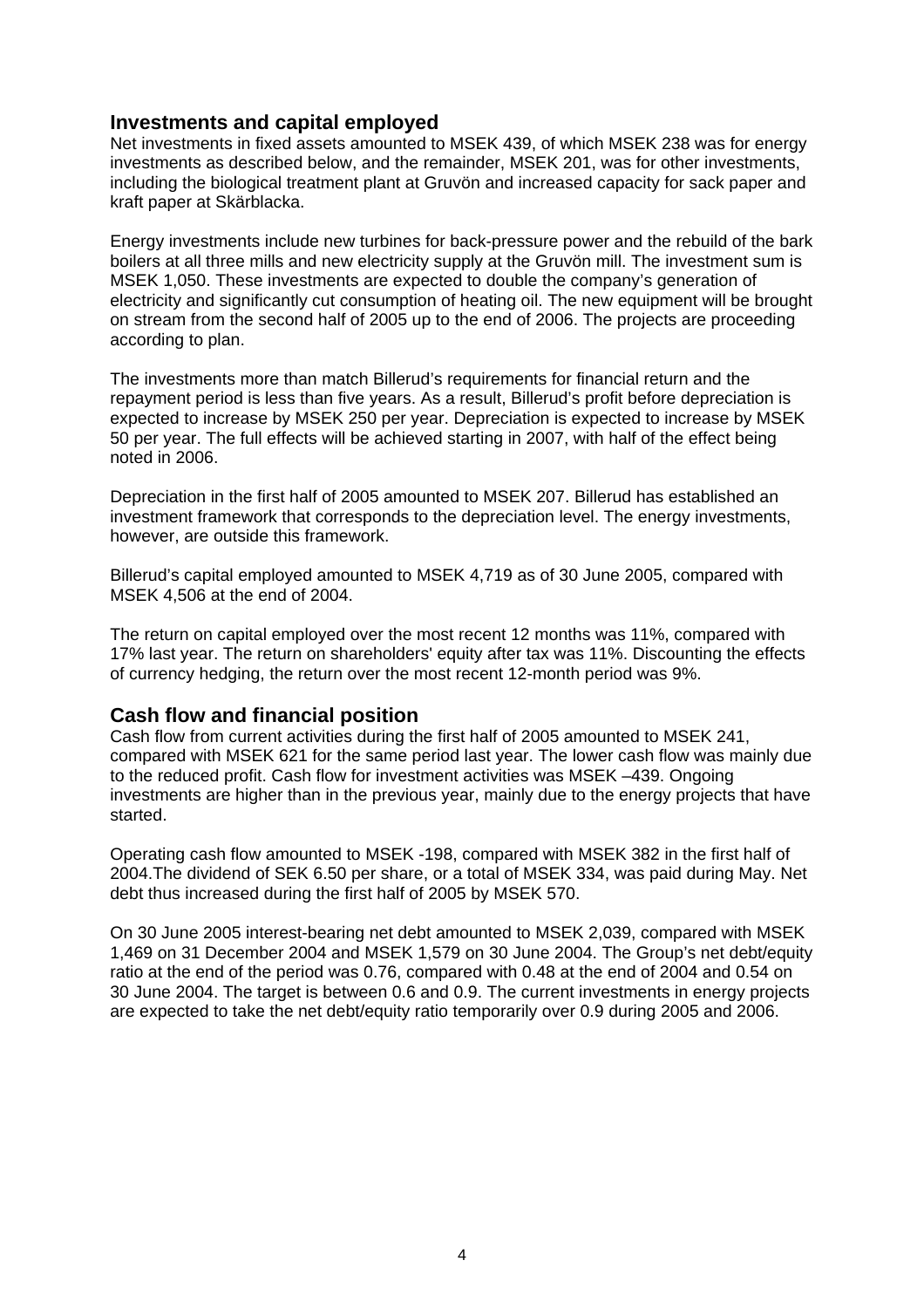#### **Cash flow summary**

| <b>MSEK</b> (positive figure indicates a reduction in debt) | Jan-June<br>2005 | Jan-March<br>2005 | April-June<br>2005 | Jan-June<br>2004 |
|-------------------------------------------------------------|------------------|-------------------|--------------------|------------------|
| <b>Current activities</b>                                   | 241              | 91                | 150                | 612              |
| Current net investments, excluding energy                   | $-201$           |                   | $-108$             | $-230$           |
| projects                                                    | $-238$           | $-93$             | $-128$             |                  |
| Energy project investments                                  |                  | $-110$            |                    |                  |
| Operating cash flow                                         | $-198$           | $-112$            | -86                | 382              |
| Acquisition of Billerud Beetham Ltd                         |                  |                   |                    | $-213$           |
| Cash flow after investments                                 | $-198$           | $-112$            | $-86$              | 169              |
| <b>Dividend</b>                                             | $-334$           |                   | $-334$             | $-346$           |
| Share buy-back                                              |                  |                   |                    | $-168$           |
| To shareholders                                             | $-334$           |                   | $-334$             | $-514$           |
| Other items not affecting cash flow                         | $-38$            | $-13$             | $-25$              | $-14$            |
| Change in net debt during the period                        | $-570$           | $-125$            | $-445$             | $-359$           |

### **Financing**

Interest-bearing loans as of 30 June 2005 amounted to MSEK 2,566. This includes utilisation of a syndicated bank loan of MSEK 259, bond loans of MSEK 1,532 and utilisation of Billerud's certificate programme of MSEK 746 (of a maximum MSEK 1,000). There is also a convertible debenture with a market value of MSEK 29.

During the first half of 2005 Billerud signed four new bond loans worth MSEK 925 in total. The maturity periods are between five and eight years. One of these loans (MSEK 150) concerned refinancing of a previous loan. The money from this loan will be used to fund Billerud's investment programme within the energy field.

#### **Personnel**

The average number of employees during the first half of the year was 2,571, compared with 2,558 in the first half of 2004, a rise of 13 people. Adjusted for the acquisition of Billerud Beetham the average number of employees has decreased by 40.

#### **Product areas**

Billerud's activities consist of three product areas – Kraft paper, Containerboard and Market pulp – which are strongly integrated in terms of production, making them hard to identify for accounting purposes. Risks and opportunities do not differ significantly between the product areas. Billerud has chosen to report and control its activities in these three product areas, which in the company's judgement form a joint operation and a primary segment. Markets are not considered to differ significantly in terms of risks and opportunities.

|                        | $-1$ $-1$ $-1$ $-1$ $-1$ $-1$ $-1$ $-1$ |              |             |              |              |                  |                |       |                          |              |              |               |
|------------------------|-----------------------------------------|--------------|-------------|--------------|--------------|------------------|----------------|-------|--------------------------|--------------|--------------|---------------|
|                        |                                         | Net turnover |             |              |              | Operating profit |                |       |                          |              |              |               |
|                        | Q <sub>2</sub>                          | Q 1          | %           | Jan-<br>June | Jan-<br>June | %                | Q <sub>2</sub> | Q 1   | $\%$                     | Jan-<br>June | Jan-<br>June | $\frac{0}{6}$ |
| <b>MSEK</b>            | 2005                                    |              | 2005 change | 2005         | 2004         | chang            | 2005           |       | 2005 change              | 2005         | 2004         | change.       |
| Kraft paper            | 919                                     | 927          | -1          | 1846         | 831          |                  | 57             | 75    | -24                      | 132          | 224          | $-41$         |
| Containerboard         | 499                                     | 509          | $-2$        | 1 008        | 990          |                  | 11             | 37    | $-70$                    | 48           | 17           | 180           |
| Market pulp            | 286                                     | 303          | -6          | 589          | 763          | $-23$            | -23            | $-7$  | $\blacksquare$           | -30          | 129          |               |
| Other and eliminations |                                         |              |             |              |              |                  | $-25$          | $-39$ | $\overline{\phantom{0}}$ | -64          | $-20$        |               |
| <b>Total Group</b>     | 1 704                                   | 739          | -2          | 3443         | 3584         | -4               | 20             | 66    | $-70$                    | 86           | 350          | $-75$         |

#### **Net turnover and operating profit**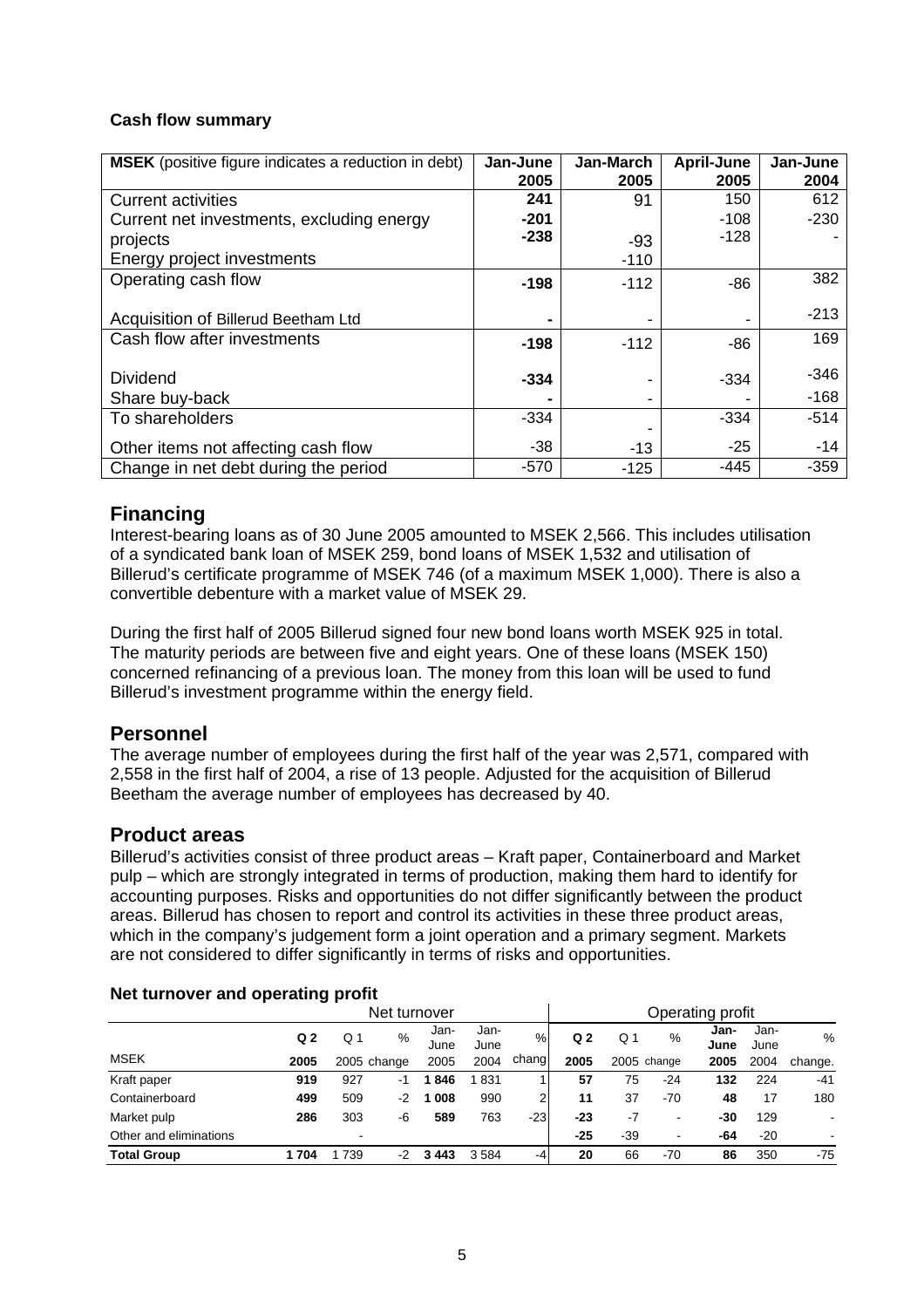#### *Kraft paper*

#### *Second quarter*

The operating profit for the quarter was MSEK 57, down MSEK 18, or 24%, on the previous quarter mainly due to lower volumes and higher costs resulting from the maintenance stoppage at Skärblacka. Average prices were slightly higher in the second quarter compared with the first quarter.

#### *January-June*

The operating profit fell 41% to MSEK 132 mainly due to negative exchange rate effects that were only partly offset by the 2% rise in delivery volumes.

#### *Containerboard*

#### *Second quarter*

The operating profit for the quarter was MSEK 11, down MSEK 27, or 70%, on the previous quarter. Delivery volumes were down 2% and costs increased due to the maintenance stoppage at Skärblacka.

#### *January-June*

The operating profit was MSEK 48, up 180% on the previous year's level, mainly due to large maintenance stoppages that were performed in the comparable period last year.

#### *Market pulp*

#### *Second quarter*

The operating loss for the quarter was MSEK 23, down MSEK 16 on the previous quarter due to lower delivery volumes and lower market prices.

#### *January-June*

The operating loss was MSEK 30, down MSEK 159 on the same period last year mainly due to negative exchange rate effects but also slightly lower delivery volumes compared with last year.

#### **Operating profit/loss per product area, excluding effects of currency hedging**

|                    | Jan-June | Jan-June | Full year |
|--------------------|----------|----------|-----------|
| <b>MSEK</b>        | 2005     | 2004     | 2004      |
| <b>Kraft paper</b> | 156      | 187      | 385       |
| Containerboard     | 68       | -4       | 115       |
| Market pulp        | $-14$    | 49       | 34        |
| <b>Other</b>       | -64      | $-20$    | $-67$     |
| Total              | 146      | 212      | 467       |

### **Parent company**

Billerud AB comprises the Gruvön mill, the sales organisation for the Nordic markets and markets outside Europe, and head office functions.

Net turnover in the first half of 2005 amounted to MSEK 1,489. The profit after financial items amounted to MSEK 1. Fixed-asset investments, excluding shares, amounted to MSEK 198. The average number of employees was 1,144. Liquid assets and short-term investments amounted to MSEK 581.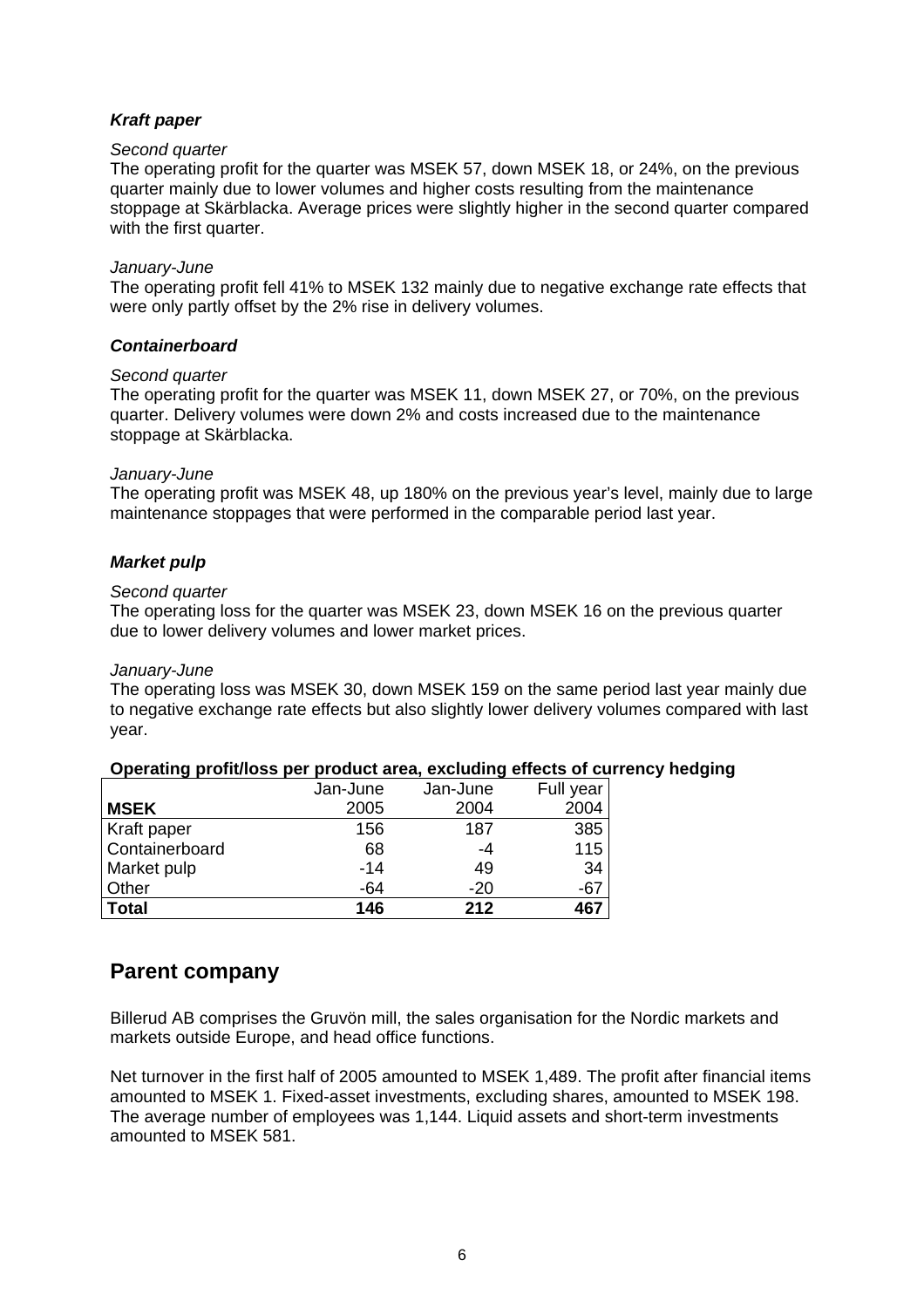### **Organisational changes to cut costs**

On 8 June the Board decided to implement a programme of changes to Billerud's organisation. This will include a reduction of 450 full-time jobs compared with the existing organisation. Since the end of 2004 preparatory measures have been carried out focused on changing working methods, raising competence levels and achieving more efficient use of resources. The proposed staff changes affect all four of the Group's mills; Gruvön, Karlsborg and Skärblacka in Sweden and Beetham in the UK. Staff reductions will be achieved primarily through early retirement.

The programme will reduce annual costs by at least MSEK 250. Implementation started immediately and should be completed during 2006. The full effect on earnings should be noted in 2007. Around one third of the effect on profits will be noted in 2006.

Negotiations with trade unions have begun in accordance with Swedish law. The one-off costs for the programme are estimated at around MSEK 400 for the remainder of 2005 and 2006.

### **New President appointed**

On 13 May the Board decided to appoint Per Lindberg as the new President of Billerud AB and the CEO of the Billerud Group. Per Lindberg will take up the post on 1 August. For the past four years he was President of Korsnäs AB. Peter Davidson, who was acting President of Billerud, returns to his post as head of the Skärblacka mill.

### **Largest shareholders**

According to the register of the Swedish Securities Register Centre (VPC), the ten largest shareholders of Billerud shares on 30 June 2005 were as follows (excluding Billerud's own shareholding of 1.9 million shares and excluding bank holdings).

|                                                  | No. of shares | Proportion of shares on       |
|--------------------------------------------------|---------------|-------------------------------|
| <b>Shareholder</b>                               | (millions)    | market, % (shares = $votes$ ) |
| Frapag Vermögensverwaltung GmbH*                 | 7.0           | 13.8                          |
| <b>Northern Trust Global Services</b>            | 2.0           | 3.8                           |
| Handelsbanken Funds                              | 1.5           | 2.9                           |
| <b>Mellon Funds</b>                              | 1.2           | 2.4                           |
| SEB Fonder/SEB Trygg Liv/Securities              | 0.9           | 1.7                           |
| JP Morgan Chase                                  | 0.7           | 1.3                           |
| Länsförsäkringar Funds                           | 0.6           | 1.2                           |
| Nordea Funds                                     | 0.5           | 1.1                           |
| Södra Skogsägarna                                | 0.5           | 1.0                           |
| <b>Traction AB</b>                               | 0.4           | 0.7                           |
| Total, 10 largest                                | 15.4          | 30.0                          |
| <b>Total Billerud excluding share buy-backs</b>  |               |                               |
| (1910000)                                        | 51.3          | 100.0                         |
| * Including Billerud's bought-back shares: 13.3% |               |                               |

The proportion of foreign ownership was 36% of the total number of shares on the market. The total number of shareholders (including nominees) was around 163,000.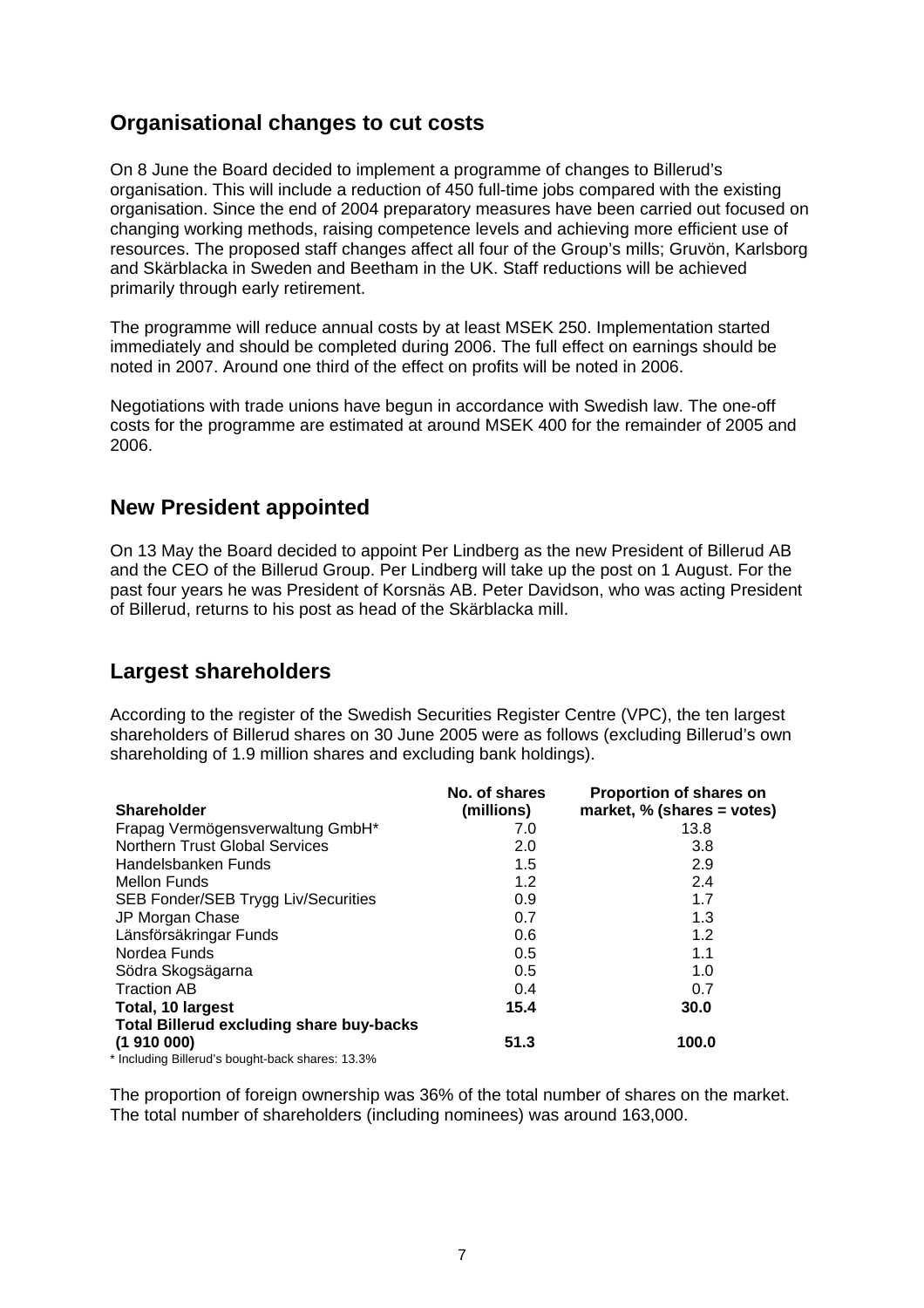### **Share distribution**

As of 30 June 2005 the distribution of shares was as follows:

| Registered amount of shares                     | 53 252 998 |
|-------------------------------------------------|------------|
| Bought-back shares in company ownership         | $-1910000$ |
| Shares on the market                            | 51 342 998 |
| Convertible debenture loan (on full conversion) | 268 047    |
| Shares on the market (after full conversion)    | 51 611 045 |

There were no share buy-backs during the first half of 2005.

### **Transition to IFRS and other changes in accounting**

From the start of 2005 when they were introduced in Sweden, Billerud is following International Financial Reporting Standards, IFRS. The consequences for Billerud are explained below and in supplement 2. In this interim report all comparable figures for 2004 have been restated in accordance with IFRS principles. Alongside the first-time adoption of IFRS, from 2005 the direct costs for annual maintenance stoppages will no longer be distributed over the year but charged to the period when the stoppage occurs. Comparable figures for 2004 have been restated to include this change. For further information, see supplement 2 on page 14.

During the transition period Billerud is affected by IAS16 Tangible Assets, IFRS 3 Company/Business Acquisitions, and IAS 39 Financial Instruments; Recognition and Measurement.

IAS 19/RR 29 Employee Benefits is being applied by Billerud from 1 January 2004.

To comply with IAS16 Tangible Assets, Billerud will start using component depreciation. The transfer to this method according to IFRS is not judged to have any material effect on the opening balance on 1 January 2004 and the closing balance on 31 December 2004.

The application of IFRS 3 Company/Business Acquisitions produces an effect for Billerud from the acquisition of Billerud Beetham in 2004. The net profit for 2004 and shareholders' equity at the end of 2004, in accordance with IFRS, will be affected by MSEK 5.

IAS 39 Financial Instruments; Recognition and Measurement will be applied from 1 January 2005. In accordance with IAS 39 all financial instruments shall be identified and given a market value at the closing date, which means that, for example, currency derivatives, interest rate swaps and electricity derivatives shall be booked on the balance sheet. The effects increased shareholders' equity on 1 January 2005 by MSEK 43 after tax. At the end of the first half of 2005 the corresponding effect of the market value meant a reduction in shareholders' equity of MSEK 64, MSEK 107 lower than the figure for 1 January 2005.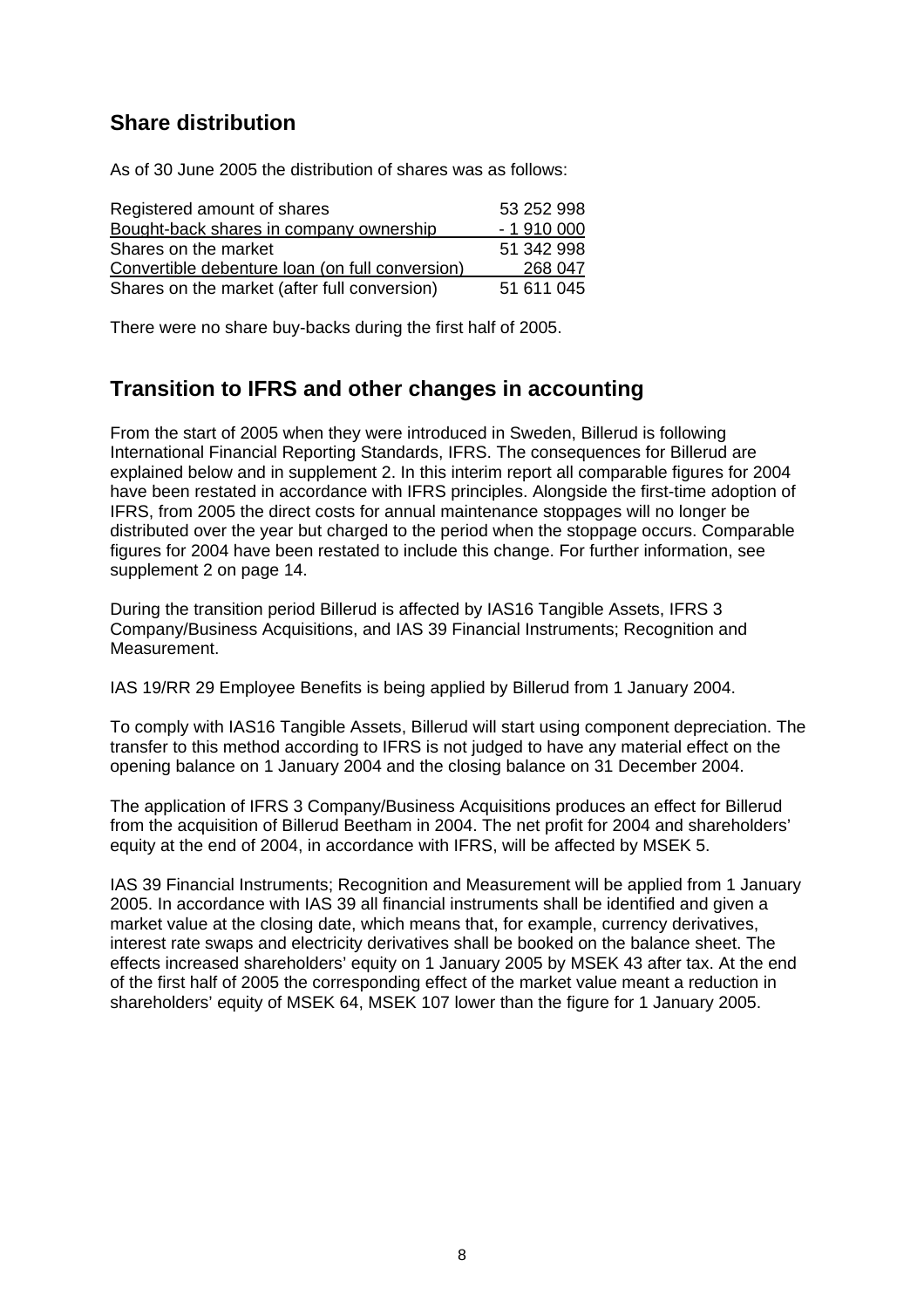### **Outlook**

Costs for wood raw materials, energy and chemicals are expected to remain high. The price of long-fibre market pulp has fallen from USD 645 per tonne at the start of April to the current level of around USD 590. The market for kraft paper has improved. For containerboard, the market is stable. The price of market pulp is expected to be somewhat lower second half of 2005 compared with the first half of the year.

In the current market climate the operating profit for the full year 2005 is expected to reach around MSEK 150 before one-off costs for restructuring of the organisation which are estimated at around MSEK 400. One-off costs will affect results during the remainder of 2005 and in 2006.

The changed forecast compared with previous forecasts is mainly due to the fall in pulp prices (MSEK 50) and the faster completion of the restructuring programme. Based on current exchange rates, it is expected that currency hedging will have a negative impact of around MSEK 140 on the profit for the full year in 2005.

Stockholm, Sweden 3 August 2005 Billerud AB (publ)

*The Board of Directors* 

This interim report has not been subject to an examination by Billerud's auditors.

**Interim reports**  Third quarter 2005 9 November 2005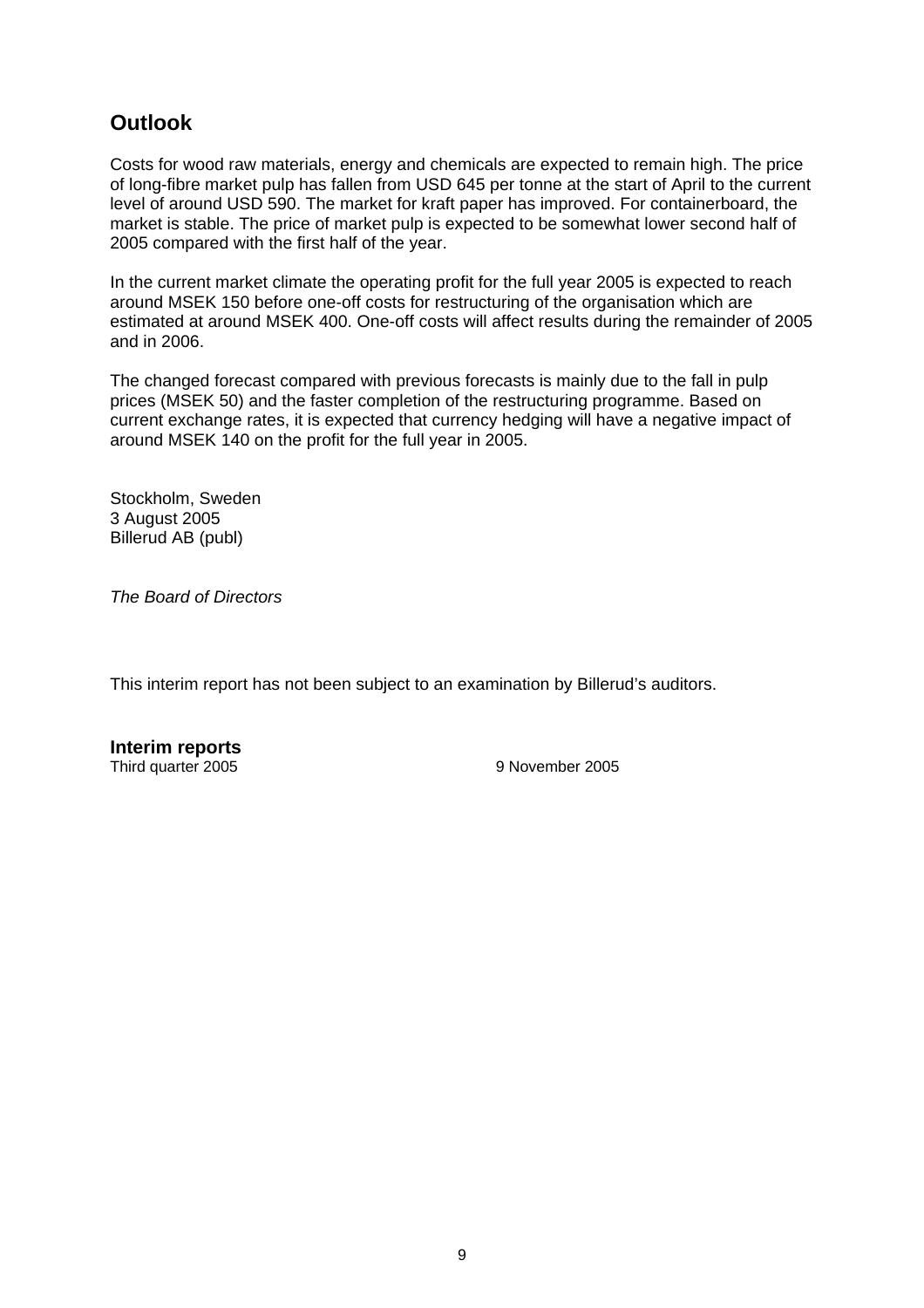## **Billerud Group Community Community Community Community Community Community Community Community Community Community**

#### **Accounting principles**

The accounts are prepared in accordance with IAS 34 Interim reports. In comparison with the 2004 Annual Report, the accounting principles have been adapted to IFRS. For further information about the effects of introducing IFRS, see Supplement 2. Concerning IAS 14 Segment reporting, see comments under Product areas on page 5 of this report. For details of accounting principles and definitions of key figures, see the 2004 Annual Report pages 48-53 and page 67.

| <b>Profit and Loss Account</b>                                  |                | 3 months           |                | 6 months          |                | <b>Full year</b> |
|-----------------------------------------------------------------|----------------|--------------------|----------------|-------------------|----------------|------------------|
|                                                                 |                | Apr-June Jan-March |                | Apr-June Jan-June | Jan-June       | Jan-Dec          |
| <b>MSEK</b>                                                     | 2005           | 2005               | 2004           | 2005              | 2004           | 2004             |
| Net turnover                                                    | 1 704          | 1739               | 1764           | 3 4 4 3           | 3584           | 7 1 5 9          |
| Other income                                                    | 3              | 2                  | $\overline{2}$ | 5                 | 4              | 9                |
| <b>Operating income</b>                                         | 1707           | 1741               | 1766           | 3 4 4 8           | 3588           | 7 1 6 8          |
| Raw materials and consumables                                   | -723           | -741               | $-651$         | -1 465            | $-1.316$       | $-2766$          |
| Change in stock                                                 | $-32$          | $-23$              | $-11$          | $-55$             | $-47$          | 13               |
| Other external expenses                                         | $-468$         | $-460$             | $-538$         | $-927$            | $-984$         | $-1885$          |
| Staff expenses                                                  | $-360$         | $-348$             | $-367$         | $-708$            | $-686$         | $-1350$          |
| Depreciation                                                    | $-104$         | $-103$             | $-104$         | $-207$            | $-205$         | -399             |
| <b>Operating expenses</b>                                       | $-1687$        | $-1675$            | $-1671$        | $-3362$           | $-3238$        | $-6387$          |
| <b>Operating profit</b>                                         | 20             | 66                 | 95             | 86                | 350            | 781              |
| <b>Financial items</b>                                          | $-17$          | $-17$              | $-21$          | $-34$             | $-41$          | $-74$            |
| <b>Profit after financial items</b>                             | $\mathbf{3}$   | 49                 | 74             | 52                | 309            | 707              |
| Tax                                                             | $-1$           | -14                | $-22$          | $-15$             | -89            | $-198$           |
| Net profit for the period                                       | $\overline{2}$ | 35                 | 52             | 37                | 220            | 509              |
| Earnings per share, SEK                                         | 0.04           | 0.68               | 0.99           | 0.72              | 4.13           | 9.66             |
| Earnings per share after full                                   |                |                    |                |                   |                |                  |
| conversion, SEK                                                 | 0.04           | 0.68               | 0.98           | 0.72              | 4.12           | 9.62             |
| <b>Balance Sheet</b>                                            |                | 30 June            | 30 June        | 31 March          | 31 Dec         | 1 Jan            |
| <b>MSEK</b>                                                     |                | 2005               | 2004           | 2005              | 2004           | 2005             |
| <b>Fixed assets</b>                                             |                | 4 9 51             | 4558           | 4 8 0 9           | 4702           | 4702             |
| <b>Stocks</b>                                                   |                | 723                | 710            | 707               | 749            | 749              |
| Accounts receivable                                             |                | 1 207              | 1 1 9 7        | 1 1 5 5           | 1 0 9 6        | 1 0 9 6          |
| Other current assets                                            |                | 259                | 183            | 180               | 277            | 277              |
| Cash, bank balances and short-term                              |                | 669                | 543            |                   | 378            | 378              |
| investments                                                     |                |                    |                | 401               |                |                  |
| <b>Total assets</b>                                             |                | 7809               | 7 1 9 1        | 7 2 5 2           | 7 202          | 7 202            |
| Shareholders' equity                                            |                | 2679               | 2 9 0 0        | 3 0 8 9           | 3 0 8 0        | 3 0 8 0          |
| Interest-bearing liabilities                                    |                | 2566               | 2 0 0 6        | 1855              | 1720           | 1720             |
| Interest-bearing provisions, pensions                           |                | 164                | 121            | 161               | 148            | 148              |
| Non-interest-bearing provisions                                 |                | 10                 | 12             | 8                 | $\overline{7}$ | 7                |
| Deferred tax liabilities                                        |                | 1 1 4 9            | 991            | 1 1 7 9           | 1 1 9 3        | 1 1 9 3          |
| Accounts payable                                                |                | 542                | 495            | 452               | 487            | 487              |
| Other, non-interest-bearing liabilities                         |                | 699                | 666            | 508               | 551            | 567              |
| Total shareholders' equity, provisions and                      |                |                    |                |                   |                |                  |
| <b>liabilities</b>                                              |                | 7809               | 7 1 9 1        | 7 2 5 2           | 7 1 2 7        | 7 202            |
| Specification of change in equity                               |                |                    | Jan-June       | Jan-June          | Jan-           | Full year        |
|                                                                 |                |                    |                |                   | March          |                  |
| <b>MSEK</b>                                                     |                |                    | 2005           | 2004              | 2005           | 2004             |
| Opening equity                                                  |                |                    | 3 0 3 7        | 3 2 0 4           | 3 0 3 7        | 3 1 9 4          |
| Adjustment for new accounting principles, IAS 39                |                |                    | 43             | $-10$             | 43             |                  |
| Adjusted opening equity according to IFRS                       |                |                    | 3080           | 3 1 9 4           | 3 0 8 0        | 3 1 9 4          |
| Profit/loss for the period                                      |                |                    | 37             | 220               | 35             | 509              |
| Market value of financial instruments in accordance with IAS 39 |                |                    | $-107$         |                   | $-29$          |                  |
| Dividend                                                        |                |                    | $-334$         | $-346$            |                | $-346$           |
| Share buy-back                                                  |                |                    |                | $-168$            |                | $-317$           |
| Translation difference in shareholders' equity                  |                |                    | 3              |                   | 3              | -3               |
| <b>Closing equity</b>                                           |                |                    | 2679           | 2 900             | 3 0 8 9        | 3 0 3 7          |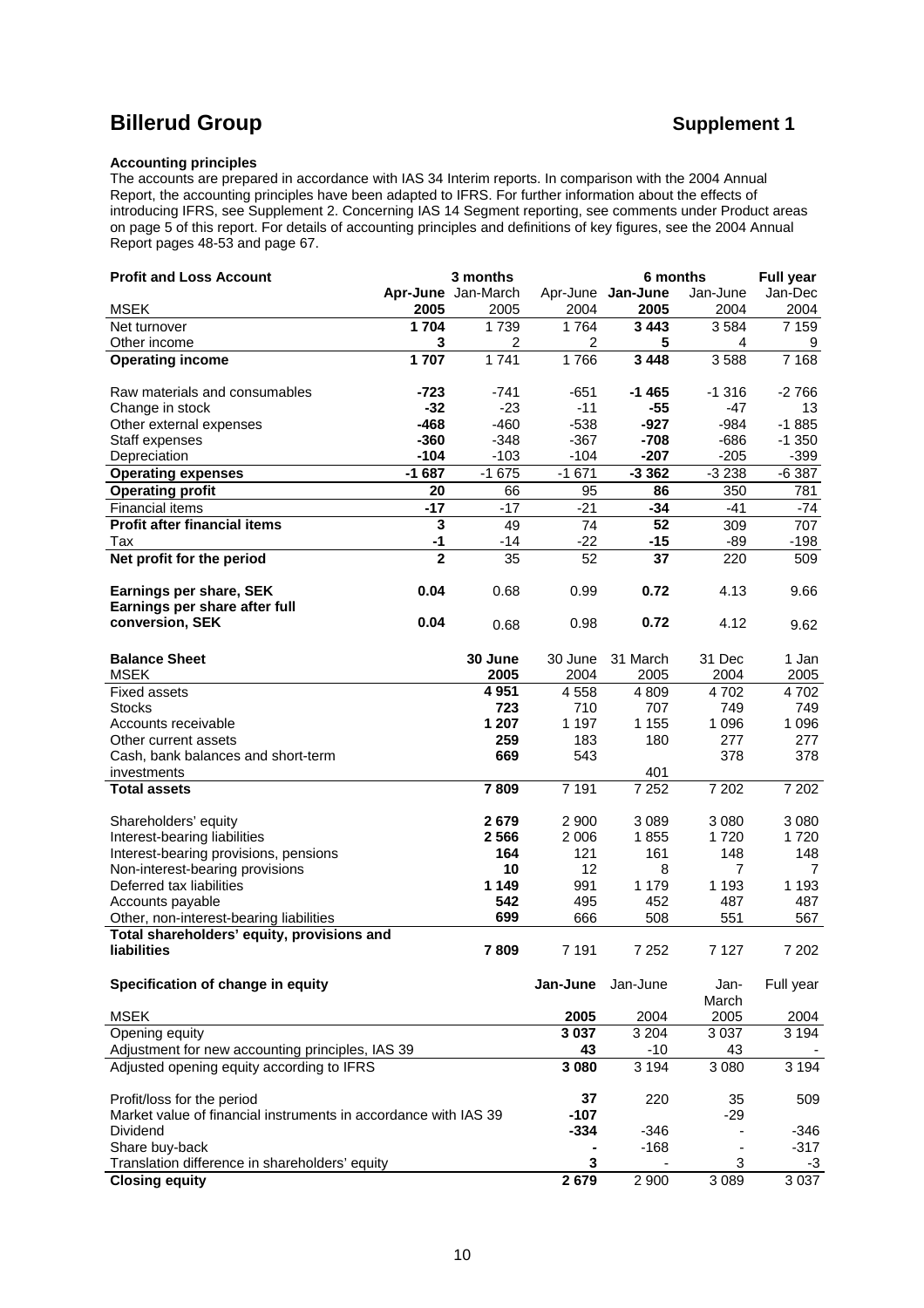| <b>Cash Flow Statement</b><br><b>MSEK</b>    | Jan-June<br>2005 | 2004   | Jan-June April-June<br>2005 | Full year<br>2004 |
|----------------------------------------------|------------------|--------|-----------------------------|-------------------|
| Operating surplus, etc 1)                    | 305              | 591    | 122                         | 1 1 8 5           |
| Change in working capital, etc.              | -4               | 95     | 55                          | 91                |
| Net financial items, taxes, etc.             | -60              | -65    | -27                         | -66               |
| Cash flow from operating activities          | 241              | 621    | 150                         | 1 2 1 0           |
| Investment in fixed assets                   | -440             | $-232$ | -237                        | -568              |
| Acquisition of Billerud Beetham Ltd          |                  | $-222$ |                             | $-213$            |
| Disposal of fixed assets                     |                  | 2      |                             | 4                 |
| <b>Cash flow from investment activities</b>  | -439             | $-452$ | $-236$                      | -777              |
|                                              |                  |        |                             |                   |
| Change in interest-bearing debt              | 819              | 535    | 685                         | 258               |
| Dividend                                     | -334             | -346   | -334                        | -346              |
| Share buy-back                               |                  | -168   |                             | -317              |
| Cash flow from financing activities          | 485              | 21     | 351                         | $-405$            |
| Total cash flow (= change in liguid assets)  | 287              | 190    | 265                         | 28                |
| Liquid assets at the beginning of the period | 378              | 353    |                             | 353               |
| Translation difference in liquid funds       | 4                |        | 3                           | -3                |
| Liquid assets at the end of the period       | 669              | 543    | 268                         | 378               |

1) The amount for January-June 2005 includes an operating surplus of MSEK 86, returned depreciation of MSEK 207, an increase in pension liabilities of MSEK 15 and other items of MSEK –3.

|                                                    | Jan-June       | Jan-June | Jan-March      | Full year |
|----------------------------------------------------|----------------|----------|----------------|-----------|
| <b>Key figures</b>                                 | 2005           | 2004     | 2005           | 2004      |
| Margins                                            |                |          |                |           |
| Gross margin, %                                    | 8              | 15       | 10             | 16        |
| Operating margin, %                                | $\overline{2}$ | 10       | $\overline{4}$ | 11        |
| Return (rolling 12 months)                         |                |          |                |           |
| Return on capital employed, %                      | 11             | 19       | 13             | 17        |
| Return on equity, %                                | 11             | 18       | 12             | 16        |
| Return on equity after full conversion, %          | 11             | 18       | 12             | 16        |
| Capital structure at end of period                 |                |          |                |           |
| Capital employed, MSEK                             | 4719           | 4 4 7 0  | 4683           | 4 5 0 6   |
| Shareholders' equity, MSEK                         | 2679           | 2 9 0 0  | 3 0 8 9        | 3 0 3 7   |
| Interest-bearing net debt, MSEK                    | 2039           | 1579     | 1 5 9 4        | 1469      |
| Net debt/equity ratio, times                       | 0.76           | 0.54     | 0.52           | 0.48      |
| Net debt/equity ratio after full conversion, times | 0.74           | 0.53     | 0.50           | 0.47      |
| Equity ratio, %                                    | 34             | 40       | 43             | 43        |
| Equity ratio after full conversion, %              | 35             | 41       | 43             | 43        |
| Per share                                          |                |          |                |           |
| Earnings per share, SEK                            | 0.72           | 4.13     | 0.68           | 9.66      |
| Average no. of shares, '000                        | 51 343         | 53 393   | 51 343         | 52735     |
| Earnings per share after full conversion, SEK      | 0.72           | 4.12     | 0.68           | 9.62      |
| Average no. of shares, '000                        | 51 611         | 53 661   | 51 611         | 53 004    |
| Per share at end of period                         |                |          |                |           |
| Equity per share, SEK                              | 52.31          | 55.09    | 60.17          | 59.16     |
| No. of shares, '000                                | 51 343         | 52 650   | 51 343         | 51 343    |
| Equity per share after full conversion, SEK        | 52.6           | 55.35    | 60.43          | 59.41     |
| No. of shares, '000                                | 51 611         | 52 918   | 51 611         | 51 611    |
| Gross investments, MSEK                            | 439            | 232      | 203            | 568       |
| Acquisition of Billerud Beetham Ltd                |                | 222      |                | 213       |
| Average number of employees                        | 2 5 7 1        | 2 5 5 8  | 2 5 5 6        | 2623      |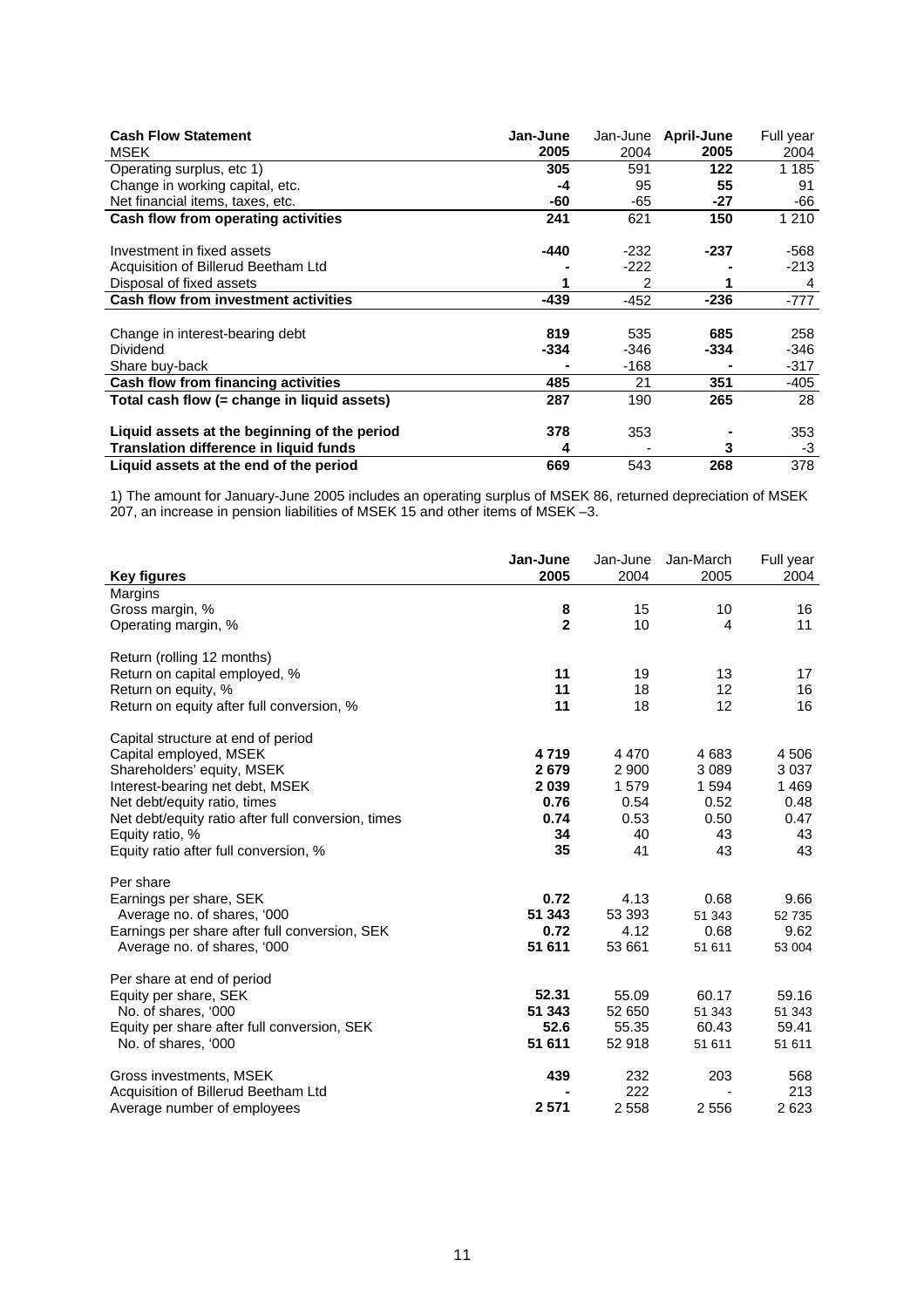### **Product areas**

#### **Quarterly breakdown of net turnover by product area and for the Group**

|                        | 2005  |     |         |     |       |         |      |
|------------------------|-------|-----|---------|-----|-------|---------|------|
| <b>MSEK</b>            |       |     | Full    | IV  | Ш     |         |      |
|                        |       |     | vear    |     |       |         |      |
| Kraft paper            | 919   | 927 | 3613    | 878 | 904   | 929     | 902  |
| Containerboard         | 499   | 509 | 2 1 3 1 | 568 | 573   | 470     | 520  |
| Market pulp            | 286   | 303 | 1415    | 307 | 345   | 365     | 398  |
| Other and eliminations |       | ٠   |         |     |       |         |      |
| <b>Total Group</b>     | 1 704 | 739 | 159     | 753 | 1 822 | 1 7 6 4 | 1820 |

#### **Quarterly breakdown of operating profit by product area and for the Group**

|                        | 2005  |     | 2004 |       |       |       |       |  |
|------------------------|-------|-----|------|-------|-------|-------|-------|--|
| <b>MSEK</b>            |       |     | Full |       |       |       |       |  |
|                        | Ш     |     | vear | IV    | Ш     |       |       |  |
| Kraft paper            | 57    | 75  | 485  | 110   | 151   | 72    | 152   |  |
| Containerboard         | 11    | 37  | 171  | 58    | 96    | -26   | 43    |  |
| Market pulp            | $-23$ | -7  | 192  | 18    | 45    | 59    | 70    |  |
| Other and eliminations | $-25$ | -39 | -67  | $-25$ | $-22$ | $-10$ | $-10$ |  |
| <b>Total Group</b>     | 20    | 66  | 781  | 161   | 270   | 95    | 255   |  |

#### **Quarterly breakdown of operating margin by product area and for the Group**

|                | 2005 | 2004 |      |    |    |              |    |
|----------------|------|------|------|----|----|--------------|----|
| $\%$           |      |      | Full |    |    |              |    |
|                |      |      | vear | I٧ | Ш  |              |    |
| Kraft paper    | 6    | 8    | 14   | 13 | 17 | 8            |    |
| Containerboard |      |      | 8    | 10 | 17 | -5           | 8  |
| Market pulp    | 0    | $-2$ | 14   | 6  | 13 | 16           | 18 |
| Group          | 3    | 4    | 11   | 9  | 15 | <sub>5</sub> | 14 |

#### **Quarterly delivery volumes per product area**

|                |     | 2005 |      | 2004 |     |     |     |  |  |
|----------------|-----|------|------|------|-----|-----|-----|--|--|
| 000 tonnes     |     |      | Full |      |     |     |     |  |  |
|                |     |      | vear | IV   | Ш   |     |     |  |  |
| Kraft paper    | 133 | 140  | 528  | 131  | 129 | 132 | 136 |  |  |
| Containerboard | 128 | 130  | 531  | 143  | 137 | 117 | 134 |  |  |
| Market pulp    | 75  | 79   | 312  | 78   | 73  | 74  | 87  |  |  |
| Total          | 336 | 349  | 371  | 352  | 339 | 323 | 357 |  |  |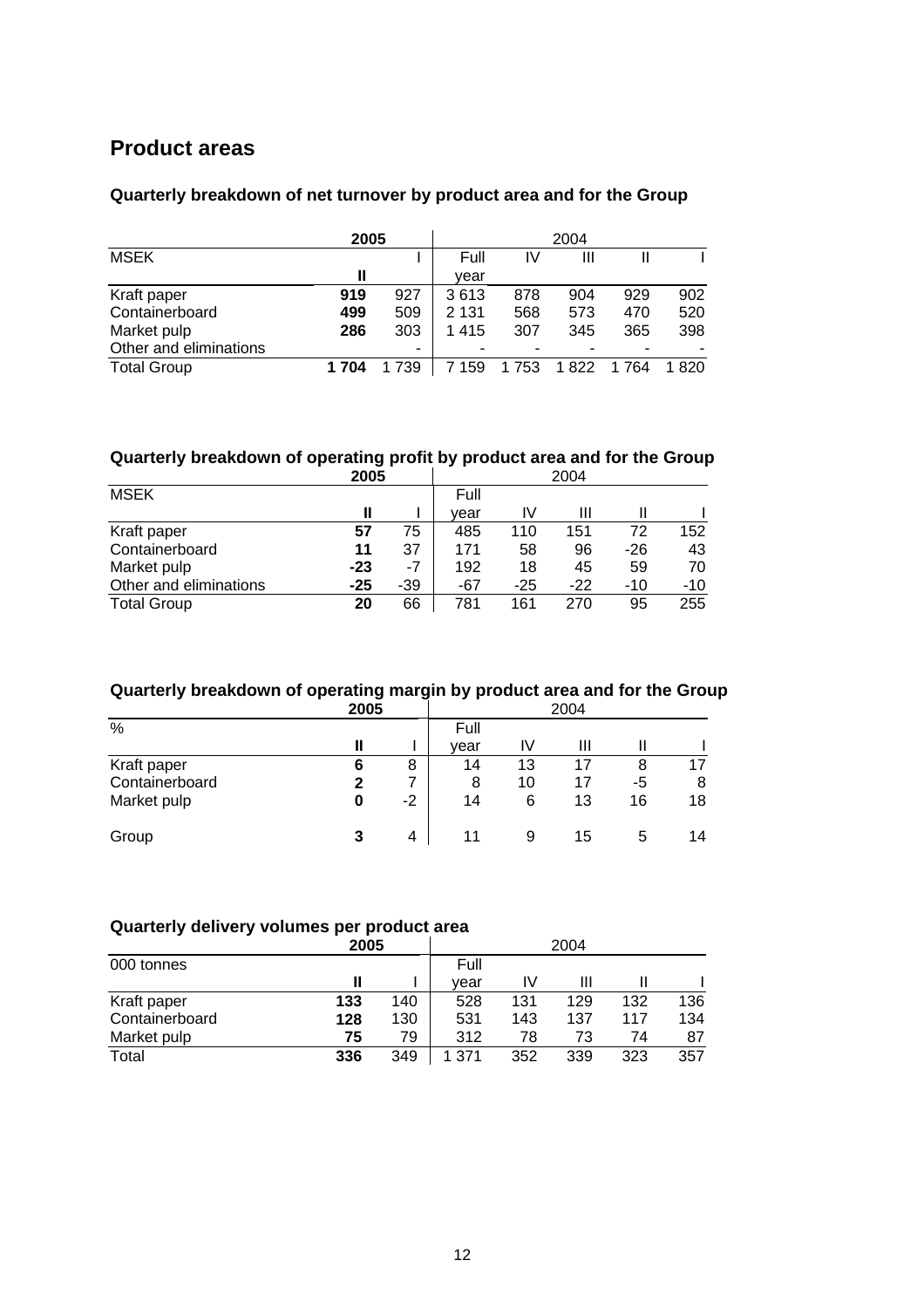### **Effects of introduction of IFRS**

#### **on consolidated results for first half of 2005**

For further details of the effects of the introduction of IFRS on Billerud, see pages 13-22 in supplement 2 of the interim report for the first quarter of 2005.

#### **Consolidated profit and loss accounts**

|                                                                                                                                        |                                                           | January-March 2004              |                      |                                 | January-June 2004                                         |                  |                      |
|----------------------------------------------------------------------------------------------------------------------------------------|-----------------------------------------------------------|---------------------------------|----------------------|---------------------------------|-----------------------------------------------------------|------------------|----------------------|
| <b>MSEK</b>                                                                                                                            | Using<br>previous<br>accounting<br>principles introducing | <b>Effect of</b><br><b>IFRS</b> | Using<br><b>IFRS</b> | Using<br>previous<br>accounting | <b>Effect of</b><br>principles introducing<br><b>IFRS</b> |                  | Using<br><b>IFRS</b> |
| Net turnover                                                                                                                           | 1820                                                      |                                 |                      |                                 |                                                           |                  |                      |
|                                                                                                                                        |                                                           |                                 | 1820                 | 3584                            |                                                           |                  | 3 5 8 4              |
| Other operating income                                                                                                                 | 2                                                         |                                 | 2                    | 4                               |                                                           |                  | 4                    |
| <b>Operating income</b>                                                                                                                | 1822                                                      |                                 | 1822                 | 3 5 8 8                         |                                                           |                  | 3588                 |
| Raw materials and                                                                                                                      |                                                           |                                 |                      |                                 |                                                           |                  |                      |
| consumables                                                                                                                            | $-665$                                                    |                                 | $-665$               | $-1.316$                        |                                                           |                  | $-1316$              |
| Change in inventories                                                                                                                  | $-36$                                                     |                                 | $-36$                | $-47$                           |                                                           |                  | -47                  |
| Other external costs                                                                                                                   | $-446$                                                    |                                 | $-446$               | $-978$                          | -6                                                        | B4)              | $-984$               |
| Staff costs                                                                                                                            | $-319$                                                    |                                 | $-319$               | $-686$                          |                                                           |                  | $-686$               |
| Depreciation                                                                                                                           | $-101$                                                    |                                 | $-101$               | $-205$                          | 0                                                         | <b>B5)</b>       | $-205$               |
| <b>Operating expenses</b>                                                                                                              | $-1567$                                                   |                                 | $-1567$              | $-3232$                         | -6                                                        |                  | $-3238$              |
|                                                                                                                                        | 255                                                       |                                 |                      | 356                             | -6                                                        |                  | 350                  |
| <b>Operating profit</b>                                                                                                                |                                                           |                                 | 255                  |                                 |                                                           |                  |                      |
| Financial items                                                                                                                        | $-20$                                                     |                                 | $-20$                | $-41$                           |                                                           |                  | $-41$                |
| <b>Profit after financial</b>                                                                                                          |                                                           |                                 |                      |                                 |                                                           |                  |                      |
| items                                                                                                                                  | 235                                                       |                                 | 235                  | 315                             | -6                                                        |                  | 309                  |
| Taxes                                                                                                                                  | -66                                                       |                                 | -66                  | -89                             | 0                                                         | B <sub>6</sub> ) | -89                  |
| Net profit for the year                                                                                                                | 169                                                       |                                 | 169                  | 226                             | -6                                                        |                  | 220                  |
| Earnings per share, SEK<br>Earnings per share after full                                                                               | 3.13                                                      |                                 | 3.13                 | 4.23                            |                                                           |                  | 4.13                 |
| conversion, SEK<br>$^{11}$ Includes effects of changed principle concerning reporting of mointenance sects. Further details on nege 14 | 3.12                                                      |                                 | 3.12                 | 4.22                            |                                                           |                  | 4.12                 |

1) Includes effects of changed principle concerning reporting of maintenance costs. Further details on page 14.

| Specification of change in profit in accordance with IFRS<br>(No effect on profit in first quarter, 2004)<br>Profit for the period in accordance with previous accounting principles | Jan-June<br>2005<br>226 | Jan-Dec<br>2004<br>514 |
|--------------------------------------------------------------------------------------------------------------------------------------------------------------------------------------|-------------------------|------------------------|
| B4) Change in costs for restructuring due to application of IFRS 3                                                                                                                   | -6                      | -6                     |
| B5) Change in depreciation due to application of IFRS 3                                                                                                                              |                         | 1                      |
| B6) Change in deferred tax due to application of IFRS 3                                                                                                                              | 0                       | $\Omega$               |
| Profit for the period using IFRS                                                                                                                                                     | 220                     | 509                    |

#### **Effects of introduction of IFRS on operating profit per product area**

|                        |                                               | January-March 2004                             |            | January-June 2004                             |                                                |                   |  |  |  |
|------------------------|-----------------------------------------------|------------------------------------------------|------------|-----------------------------------------------|------------------------------------------------|-------------------|--|--|--|
| <b>MSEK</b>            | Using<br>previous<br>accounting<br>principles | <b>Effect of</b><br>introducing<br><b>IFRS</b> | Using IFRS | Using<br>previous<br>accounting<br>principles | <b>Effect of</b><br>introducing<br><b>IFRS</b> | <b>Using IFRS</b> |  |  |  |
| Kraft paper            | 152                                           |                                                | 152        | 230                                           | -6                                             | 224               |  |  |  |
| Containerboard         | 43                                            |                                                | 43         | 17                                            |                                                | 17                |  |  |  |
| Market pulp            | 70                                            |                                                | 70         | 129                                           |                                                | 129               |  |  |  |
| Other and eliminations | -10                                           |                                                | $-10$      | $-20$                                         |                                                | $-20$             |  |  |  |
| <b>Total Group</b>     | 255                                           |                                                | 255        | 356                                           | -6                                             | 350               |  |  |  |

1) Includes effects of changed principles concerning reporting of maintenance costs. For further details, see page 14.